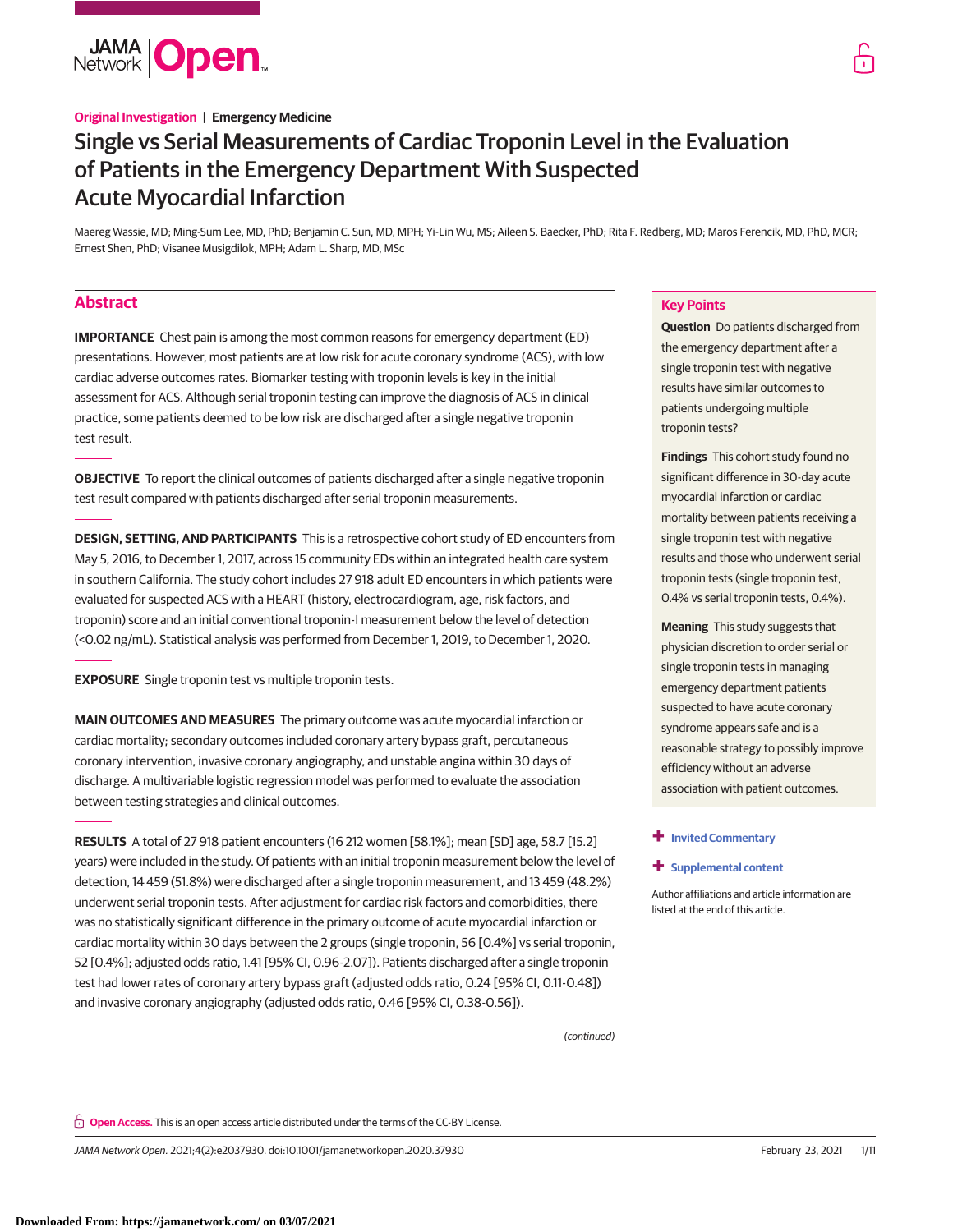### Abstract (continued)

**CONCLUSIONS AND RELEVANCE** This study suggests that patients are routinely discharged from the ED after a single negative troponin test result, and when compared with serial troponin testing, a single troponin test appears safe based on current physician decision-making, with no difference in rates of 30-day cardiac mortality and acute myocardial infarction, which are low in both groups.

JAMA Network Open. 2021;4(2):e2037930. doi[:10.1001/jamanetworkopen.2020.37930](https://jama.jamanetwork.com/article.aspx?doi=10.1001/jamanetworkopen.2020.37930&utm_campaign=articlePDF%26utm_medium=articlePDFlink%26utm_source=articlePDF%26utm_content=jamanetworkopen.2020.37930)

# **Introduction**

Chest pain and symptoms concerning for acute myocardial infarction (AMI) are among the most common reasons for emergency department (ED) presentation, accounting for more than 10 million ED visits annually.<sup>1</sup> Biochemical testing and electrocardiography, along with clinical assessment, are cornerstones of the initial evaluation when a patient presents with chest pain and symptoms concerning for AMI. Prompt diagnosis is critical to initiate appropriate evidence-based therapies, while accurate and efficient exclusion of AMI is essential to avoid iatrogenic harms and for the efficient use of health care resources.

Current guidelines and several diagnostic algorithms recommend the repeated use of troponin tests and the detection of absolute change in the troponin level to safely rule out AMI in the ED.<sup>2-4</sup> Recent studies measuring high-sensitivity troponin (hsTn) showed that, if the initial troponin level is very low, 1 troponin test with negative results may be sufficient to safely discharge a patient from the ED.<sup>5-7</sup> These studies were performed using hsTn, but the use of hsTn is still low in the US (estimated at approximately 20% of US medical centers).<sup>8</sup> In practice, some clinicians have adopted this strategy of a single troponin test using conventional troponin assays. The safety of this practice is not well studied, to our knowledge.

Several decision rules are available to help risk stratify patients presenting to the ED with symptoms concerning for AMI. The HEART (history, electrocardiogram, age, risk factors, and troponin) score is a validated risk stratification tool that incorporates clinical history with electrocardiography and troponin testing to help clinicians identify high-risk patients for further observation and low-risk patients who may be discharged and safely avoid further diagnostic testing.<sup>9</sup> Incorporating the HEART score into clinical care pathways has been shown to reduce cardiac testing and length of stay and increase early discharges, while maintaining high sensitivity for detecting AMI.10,11 A single-center prospective cohort study that compared the performance of 3 troponin assays (high-sensitivity troponin T, high-sensitivity troponin I, and conventional troponin I) using the modified HEART score found that all 3 assays were equally effective in risk stratifying patients with chest pain for safe discharge, yielding a 100% sensitivity for 30-day mortality.<sup>12</sup>

Many patients who present to the ED have an initial troponin level that is in the undetectable range. The value of keeping low-risk patients with an initial undetectable troponin level in the ED for serial troponin measurements may be of marginal value. The goal of this study is to evaluate the safety of discharging patients with suspected AMI after a single negative conventional troponin test result (<0.02 ng/mL [to convert to micrograms per liter, multiply by 1.0], at a level below the limit of quantitation), incorporating the HEART score, compared with a strategy of serial troponin measurements for patients with suspected AMI.

# **Methods**

### **Study Design and Population**

We conducted a retrospective cohort study of prospectively collected data from 15 community EDs between May 5, 2016, and December 1, 2017, within Kaiser Permanente Southern California, an integrated health system with more than 4 million health plan members. Kaiser Permanente

 $\bigcap$  JAMA Network Open. 2021;4(2):e2037930. doi:10.1001/jamanetworkopen.2020.37930 (Reprinted) February 23, 2021 2/11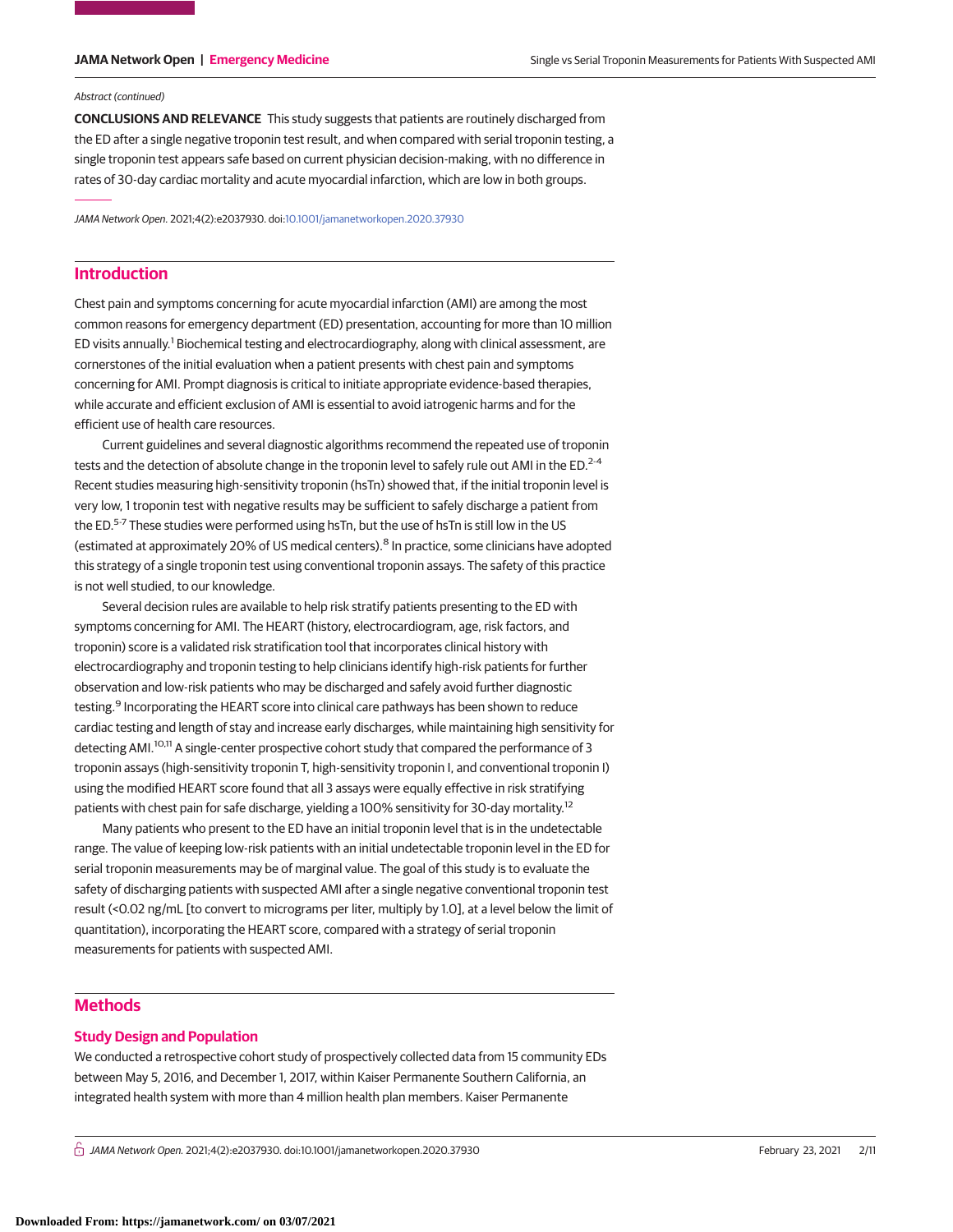Southern California hospitals provide care to more than 1 million patients per year presenting to the ED. Of these ED visits, approximately 80% are by health plan members. Health plan members receive comprehensive services, including ambulatory, inpatient, pharmacy, imaging, and laboratory services. All care episodes are captured in a single integrated electronic health record among health plan facilities and through claims data for care outside of the integrated system. This study was approved by the Kaiser Permanente Southern California Institutional Review Board, which waived the need for informed consent given the retrospective nature of this observational study that involved no direct patient contact to evaluate the impact of a quality improvement initiative to optimize care for patients evaluated in the ED. Our study followed the Strengthening the Reporting of Observational Studies in Epidemiology [\(STROBE\)](https://www.equator-network.org/reporting-guidelines/strobe/) reporting guideline.13

### **Patient Cohort**

The study cohort includes ED encounters in which an adult was evaluated for chest pain suspected for acute coronary syndrome (ACS) with a HEART score and an initial conventional troponin I level below the limit of quantification (<0.02 ng/mL). The patients included were with Kaiser Permanente Southern California health plan membership of at least 12 months prior to their ED visit (allowing a 30-day gap). Patients who were nonmembers or did not have continuous insurance coverage for 1 year prior to their ED visit were excluded because we do not have accurate comorbidity data or follow-up information for their outcomes. Patients with a do-not-resuscitate status or hospice status were also excluded.

### **Troponin Measurements**

All sites used the same conventional troponin I assay (Access AccuTnI+3 assay; Beckman-Coulter). The limit of quantitation is 0.02 ng/mL. The 99th percentile is 0.04 mg/mL. The coefficient of variation at a concentration of 0.04 ng/mL is 10%. The coefficient for variation at a concentration of 0.02 ng/mL is 20%.14

# **Covariate Measurements**

Baseline demographic information, including age, sex, and race/ethnicity data, were obtained from administrative records. Our administrative data were previously shown to be accurate in describing race/ethnicity.<sup>15</sup> Clinical patient variables were obtained by querying the structured electronic health records. The International Classification of Diseases, Ninth Revision (ICD-9) and International Statistical Classification of Diseases and Related Health Problems, Tenth Revision (ICD-10) codes used to define the clinical variables (such as hypertension, diabetes, dyslipidemia, coronary artery disease, stroke, percutaneous coronary intervention, and coronary artery bypass graft) can be found in the eAppendix in the [Supplement.](https://jama.jamanetwork.com/article.aspx?doi=10.1001/jamanetworkopen.2020.37930&utm_campaign=articlePDF%26utm_medium=articlePDFlink%26utm_source=articlePDF%26utm_content=jamanetworkopen.2020.37930) Body mass index was measured from ED intake documentation or the most recently available visit. Smoking and family history of coronary artery disease were selfreported in electronic health records. Those with a history of percutaneous coronary intervention or coronary artery bypass graft were considered to have had prior coronary revascularization.

### **HEART Score**

The HEART score was calculated using clinical and demographic data. HEART is a 0- to 10-point scoring system initially developed in the Netherlands and validated in Europe.<sup>16,17</sup> as well as the US,<sup>18,19</sup> and recommended by the American Heart Association.<sup>9</sup> Scores are categorized as low risk (0-3), moderate risk (4-6), and high risk (7-10) to aid clinical decision-making. Details about the implementation of the HEART score in May 2016 at the participating study sites has been previously reported.20,21 At the time of the implementation of the HEART score, data on physician education were provided to encourage repeated troponin testing at least 3 hours after symptom onset or after the peak of symptom severity. Physician education was provided via a prerecorded continuing education module recommending physicians order repeated troponin tests for patients with symptoms for less than 3 hours. Physicians were encouraged to use timing of symptoms, initial

 $\bigcap$  JAMA Network Open. 2021;4(2):e2037930. doi:10.1001/jamanetworkopen.2020.37930 (Reprinted) February 23, 2021 3/11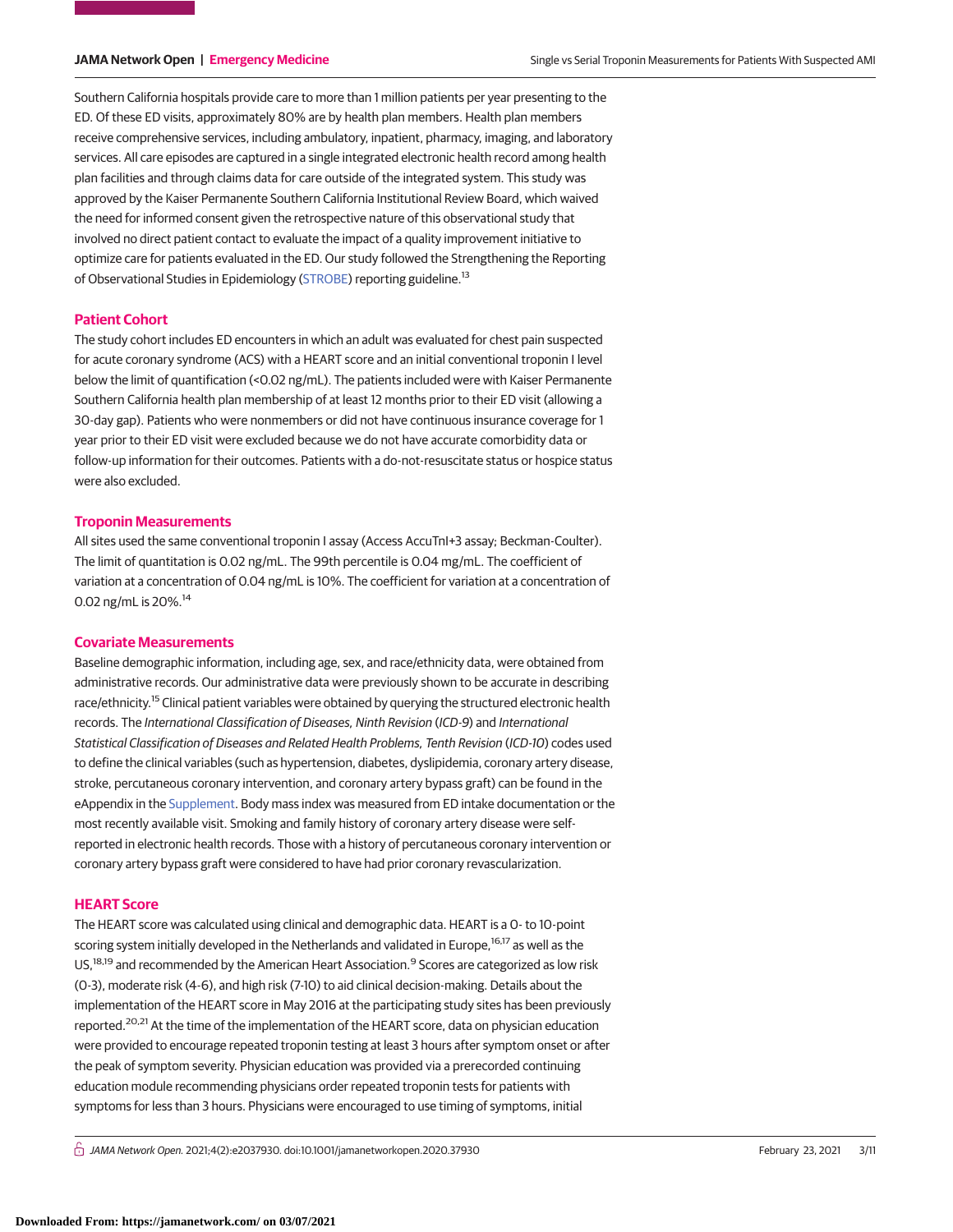troponin value, and initial HEART score to assess the benefit associated with repeated troponin testing and further clinical management. The data for the timing of the onset of chest pain are not available for this study.

# **Outcome Measures**

The primary outcome was 30-day cardiac mortality or myocardial infarction after ED discharge. Secondary outcomes were unstable angina, invasive coronary angiography, percutaneous transluminal coronary angioplasty, or coronary artery bypass graft.

Myocardial infarction was considered to have occurred if an ICD-9 or ICD-10 code for myocardial infarction was the principal diagnosis listed at a subsequent inpatient or ED encounter either within the integrated health system or from claims for services provided at an out-of-network facility. Mortality was assessed using a death registry that included data obtained from the California death index, the federal Social Security death index, and membership files. Cardiac or noncardiac cause of death was analyzed by a physician (M.W.) reviewing the stated cause of death in ICD-9 and ICD-10 codes and California state records.

# **Statistical Analysis**

Statistical analysis was performed from December 1, 2019, to December 1, 2020. Baseline characteristics are summarized using descriptive statistics. A comparison between the group undergoing a single troponin test and the group undergoing serial troponin tests was made by conducting t tests (for normally distributed continuous variables) or Wilcoxon rank sum tests when appropriate. Categorical variables were compared using the  $\chi^2$  test. Multivariable logistic regression models were conducted to investigate the association between a strategy of serial troponin measurements and cardiovascular outcomes. Separate analyses were conducted for each cardiac outcome (AMI, unstable angina, and revascularization) and cardiac mortality. Analyses were performed using SAS, version 9.3 (SAS Institute Inc). Reported P values are 2-sided, and the level of statistical significance was  $P < .05$ .

# **Results**

### **Baseline Characteristics**

A total of 27 918 patient encounters (16 212 women [58.1%]; mean [SD] age, 58.7 [15.2] years) were included in the study (**Table 1**). Between May 5, 2016, and December 1, 2017, there were a total of 37 250 ED encounters with a troponin test order and HEART score (**Figure**). Among these patients, 6618 (17.8%) had an initial troponin level of 0.02 ng/mL or more and were excluded from the analysis. After application of the inclusion and exclusion criteria, 27 918 patients were included in the final analysis. A total of 14 459 patients (51.8%) had a single troponin test ordered, and a total of 13 459 patients (48.2%) had serial troponin tests ordered.

The mean (SD) age of patients who underwent a single troponin test was 57.1 (16.1) years, and 8617 (59.6%) were women (Table 1). Patients discharged from the ED after a single troponin test indicating a level of less than 0.02 ng/mL were younger than those who underwent serial troponin tests and were less likely to have comorbid conditions, including hypertension, diabetes, lipid disorder, kidney failure, and congestive heart failure.

Of 27 918 patients with an initial negative troponin test result, 14 459 (51.8%) were discharged after a single troponin test, 10 611 (38.0%) had 2 troponin tests performed, and 2848 (10.2%) had 3 or more serial troponin tests performed (**Table 2**). Among those who underwent repeated troponin testing, most of the repeated tests were ordered 3 to 6 hours after the first troponin test was performed (**Table 3**). Among patients who did undergo repeated troponin testing, very few (66 [0.5%]) had a positive test result (troponin level >0.5 ng/mL).

Follow-up information was available for 25 702 (92.1%) of patients. **Table 4** shows the clinical outcomes. Overall, the rates of AMI and cardiac mortality were low during 30 days of follow-up (AMI,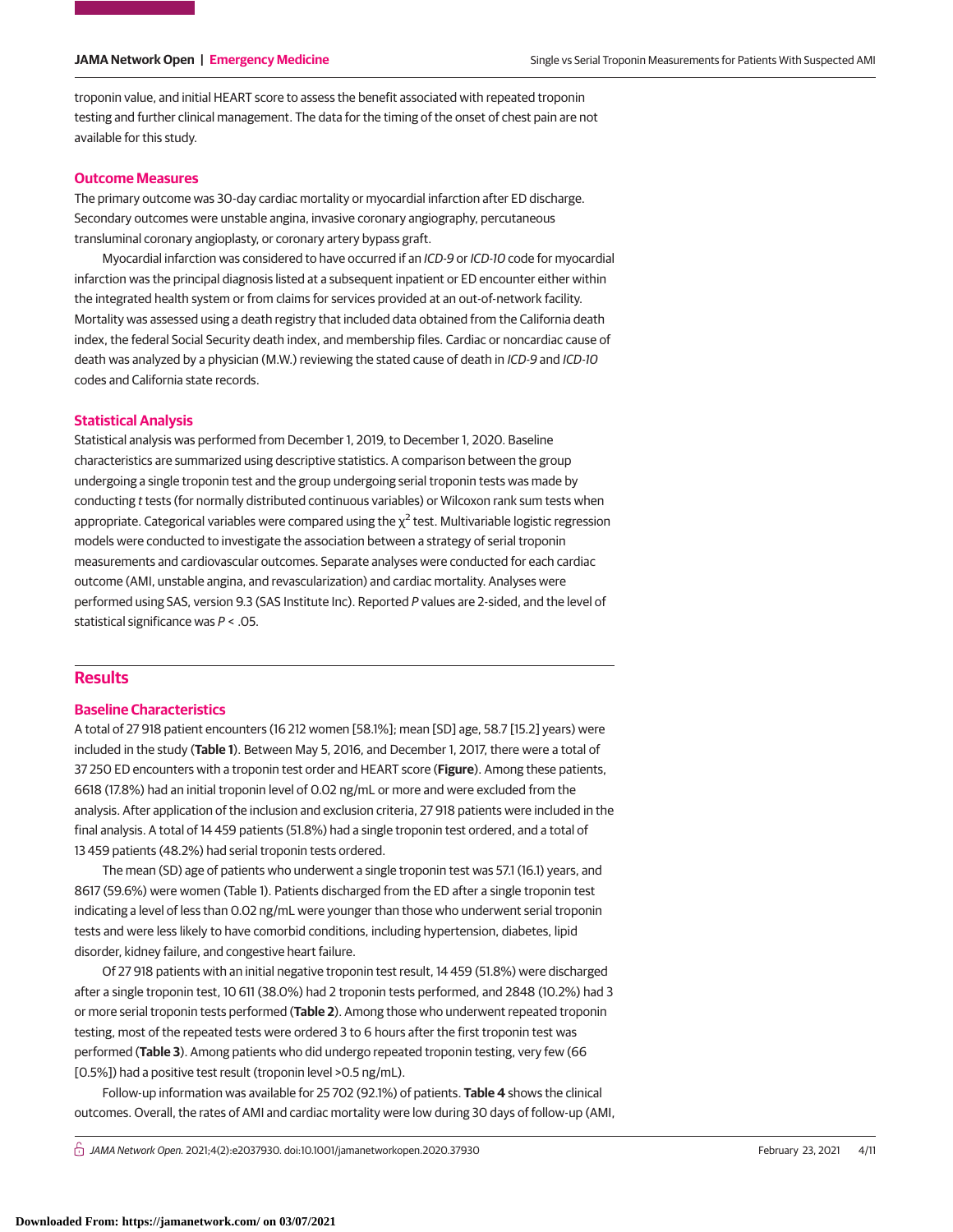95 of 27 918 [0.3%]; cardiac mortality, 13 of 27 918 [0.05%]). Compared with patients who underwent serial troponin testing, patients discharged after a single negative troponin test result did not have a statistically significant difference between risk of AMI or cardiac mortality at 30 days (single troponin test, 56 [0.4%] vs serial troponin tests, 52 [0.4%]; adjusted odds ratio [OR], 1.41 [95% CI, 0.96-2.07]). When broken down into individual components, there was also no statistically significant difference in the risk of AMI (OR, 1.28 [95% CI, 0.85-1.92]) or cardiac mortality (OR, 3.02 [95% CI, 0.97-12.08]) between the 2 groups, with the serial troponin test group as the reference.

In analysis of secondary outcomes, patients discharged after a single negative troponin test result had lower adjusted rates of coronary artery bypass graft (OR, 0.24 [95% CI, 0.11-0.48]) and invasive coronary angiogram (OR, 0.46 [95% CI, 0.38-0.56]). However, there was no statistically significant difference between the groups in the rates of percutaneous coronary intervention (OR, 0.73, [95% CI, 0.44-1.18]) and unstable angina (OR, 1.05 [95% CI, 0.76-1.44]) (Table 4).

Table 1. Baseline Characteristics, Comorbidities, and Risk Factors for Patients With a First Troponin Level of Less Than 0.02 ng/mL

|                                             | Troponin test orders, No. (%) |                       |         |  |
|---------------------------------------------|-------------------------------|-----------------------|---------|--|
| Characteristic                              | $1(n = 14459)$                | $\geq$ 2 (n = 13 459) | P value |  |
| Age, mean (SD), y                           | 57.1(16.1)                    | 60.4 (13.9)           | < .001  |  |
| Female                                      | 8617 (59.6)                   | 7595 (56.4)           | < .001  |  |
| Race/ethnicity                              |                               |                       |         |  |
| White                                       | 5227 (36.2)                   | 5047 (37.5)           |         |  |
| <b>Black</b>                                | 2198 (15.2)                   | 2061 (15.3)           |         |  |
| <b>Hispanic</b>                             | 5380 (37.2)                   | 4701 (34.9)           | < .001  |  |
| Asian or Pacific Islander                   | 1231(8.5)                     | 1258(9.3)             |         |  |
| Other <sup>a</sup>                          | 423 (2.9)                     | 392(2.9)              |         |  |
| Smoking behavior                            |                               |                       |         |  |
| Never                                       | 8739 (60.4)                   | 8077 (60.0)           |         |  |
| Quit                                        | 4158 (28.8)                   | 4133 (30.7)           |         |  |
| Passive                                     | 82(0.6)                       | 55(0.4)               | < .001  |  |
| Active                                      | 1033(7.1)                     | 887 (6.6)             |         |  |
| Missing                                     | 447 (3.1)                     | 307(2.3)              |         |  |
| Admitted to hospital                        | 977(6.8)                      | 2552 (19.0)           | < .001  |  |
| Elixhauser comorbidities, mean (SD), No.    | 3.6(2.92)                     | 3.8(2.83)             | < .001  |  |
| Congestive heart failure                    | 916(6.3)                      | 999 (7.4)             | < .001  |  |
| Cardiac arrhythmia                          | 2316 (16.0)                   | 2477 (18.4)           | < .001  |  |
| Valvular disease                            | 658 (4.6)                     | 681 (5.1)             | .047    |  |
| Type 1 and 2 diabetes                       | 3746 (25.9)                   | 4083 (30.3)           | < .001  |  |
| Kidney failure                              | 1781 (12.3)                   | 1945 (14.5)           | < .001  |  |
| Liver disease                               | 1397 (9.7)                    | 1365(10.1)            | .18     |  |
| Obesity                                     | 5910 (40.9)                   | 6059 (45.0)           | < .001  |  |
| Coronary artery disease                     | 1793 (12.4)                   | 2784 (20.7)           | < .001  |  |
| <b>Stroke</b>                               | 416(2.9)                      | 391 (2.9)             | .89     |  |
| Lipid disorder                              | 8188 (56.6)                   | 8959 (66.6)           | < .001  |  |
| Medications (90 d before or after ED visit) |                               |                       |         |  |
| Diabetes medication                         | 2672 (18.5)                   | 2946 (21.9)           | < .001  |  |
| Anticoagulant medication                    | 1753(12.1)                    | 2270 (16.9)           | < .001  |  |
| Antihypertensive medication                 | 7531 (52.1)                   | 8316 (61.8)           | < .001  |  |
| <b>ACE inhibitor or ARB</b>                 | 4646 (32.1)                   | 5412 (40.2)           |         |  |
| Aldosterone receptor blocker                | 296 (2.0)                     | 270(2.0)              | .81     |  |
| β-Blocker                                   | 3745 (25.9)                   | 4527 (33.6)           | < .001  |  |
| Calcium channel blocker                     | 2314 (16.0)                   | 2541 (18.9)           | < .001  |  |
| <b>Diuretic</b>                             | 3337 (23.1)                   | 3475 (25.8)           | < .001  |  |
| <b>Statin</b>                               | 5389 (37.3)                   | 6572 (48.8)           | < .001  |  |

Abbreviations: ACE, angiotensin-converting enzyme; ARB, angiotensin receptor blocker; ED, emergency department.

SI conversion factor: To convert troponin to micrograms per liter, multiply by 1.0.

<sup>a</sup> All races/ethnicities that were not specified as White, Black, Hispanic, Asian, or Pacific Islander.

 $\bigcap$  JAMA Network Open. 2021;4(2):e2037930. doi:10.1001/jamanetworkopen.2020.37930 (Reprinted) February 23, 2021 5/11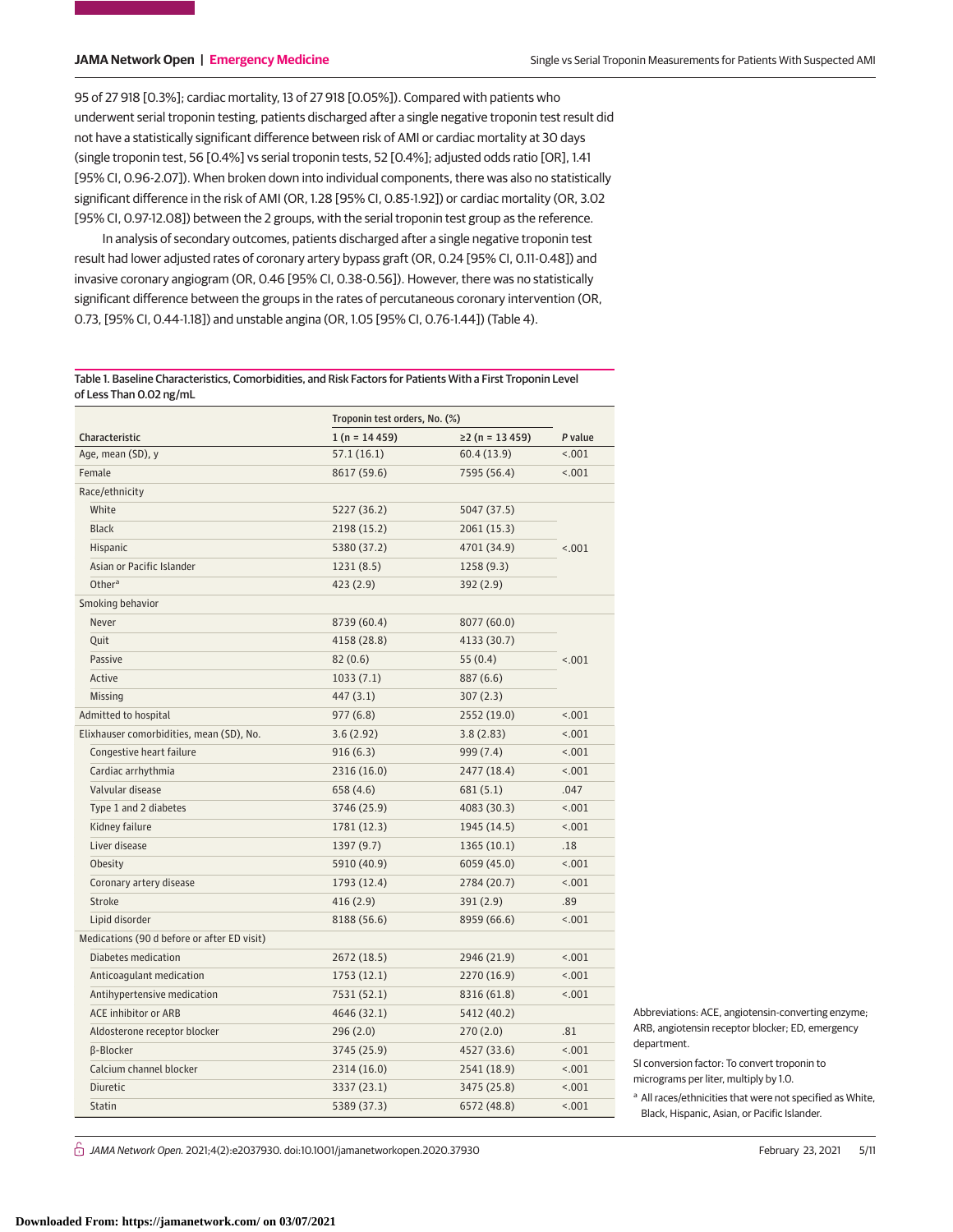# **Discussion**

In this large retrospective cohort study analyzing the safety of discharging patients after a single nondetectable conventional troponin level, we found that use of a single troponin measurement, when deemed appropriate by the clinician caring for the patient, was safe and not associated with differences in 30-day AMI or cardiac mortality. We also observed that patients discharged after a single troponin test had a lower rate of coronary artery bypass graft and a lower rate of invasive coronary angiography within 30 days.

The American Heart Association and European Society of Cardiology guidelines recommend serial cardiac troponin tests to identify and exclude myocardial infarction as well as to assess the



DNR indicates do not rescusitate; ED, emergency department; and HEART, history, electrocardiogram, age, risk factors, and troponin. SI conversion factor: To convert troponin to micrograms per liter, multiply by 1.0.

Table 2. Data on Troponin Tests Ordered Within 48 Hours Among Patients With a First Troponin Level of Less Than 0.02 ng/mL, Stratified by HEART Score<sup>a</sup>

|                    |                             | Troponin test orders, No. (%) |                       |         |
|--------------------|-----------------------------|-------------------------------|-----------------------|---------|
| <b>HEART</b> score | Total tests ( $N = 27918$ ) | $1(n = 14459)$                | $\geq$ 2 (n = 13 459) | P value |
| 0                  | 1973(7.1)                   | 1587 (11.0)                   | 386(2.9)              |         |
|                    | 3557 (12.7)                 | 2448 (16.9)                   | 1109(8.2)             |         |
| $\overline{2}$     | 5935 (21.3)                 | 3535 (24.4)                   | 2400 (17.8)           |         |
| 3                  | 6264 (22.4)                 | 3342 (23.1)                   | 2922 (21.7)           |         |
| $\overline{4}$     | 5201 (18.6)                 | 2283 (15.8)                   | 2918 (21.7)           | < 0.001 |
| 5                  | 3053 (10.9)                 | 901(6.2)                      | 2152(16.0)            |         |
| 6                  | 1438 (5.2)                  | 280(1.9)                      | 1158(8.6)             |         |
| 7                  | 439(1.6)                    | 70(0.5)                       | 369(2.7)              |         |
| 8                  | 58(0.2)                     | 13(0.1)                       | 45(0.3)               |         |

Abbreviation: HEART, history, electrocardiogram, age, risk factors, and troponin.

SI conversion factor: To convert troponin to micrograms per liter, multiply by 1.0.

 $a$  Time 0 = time of first troponin test.

Table 3. Data on Patients With Repeated Troponin Tests at Various Time Points During First 48 Hours if Troponin Level Is Less Than 0.02 ng/mL With First Test<sup>a</sup>

| Time         | No. $(\%)$ (N = 27 918) |
|--------------|-------------------------|
| 1 Order only | 14 459 (51.8)           |
| $0-1$ h      | 100(0.4)                |
| $1-2h$       | 662(2.4)                |
| $2-3h$       | 3147(11.3)              |
| $3-6h$       | 7462 (26.7)             |
| $6-9h$       | 1610(5.8)               |
| $9-12h$      | 260(0.9)                |
| $12 - 18h$   | 137(0.5)                |
| $18 - 24h$   | 45(0.2)                 |
| $\geq$ 24 h  | 36(0.1)                 |

 $\stackrel{\frown}{\Box}$  JAMA Network Open. 2021;4(2):e2037930. doi:10.1001/jamanetworkopen.2020.37930 (Reprinted) February 23, 2021 6/11

SI conversion factor: To convert troponin to micrograms per liter, multiply by 1.0.

 $a$  Time  $0 =$  time of first troponin test. If there were multiple troponin values after the first one, we used the maximum value for the summary tables. Hour calculation is based on the specimen collection time.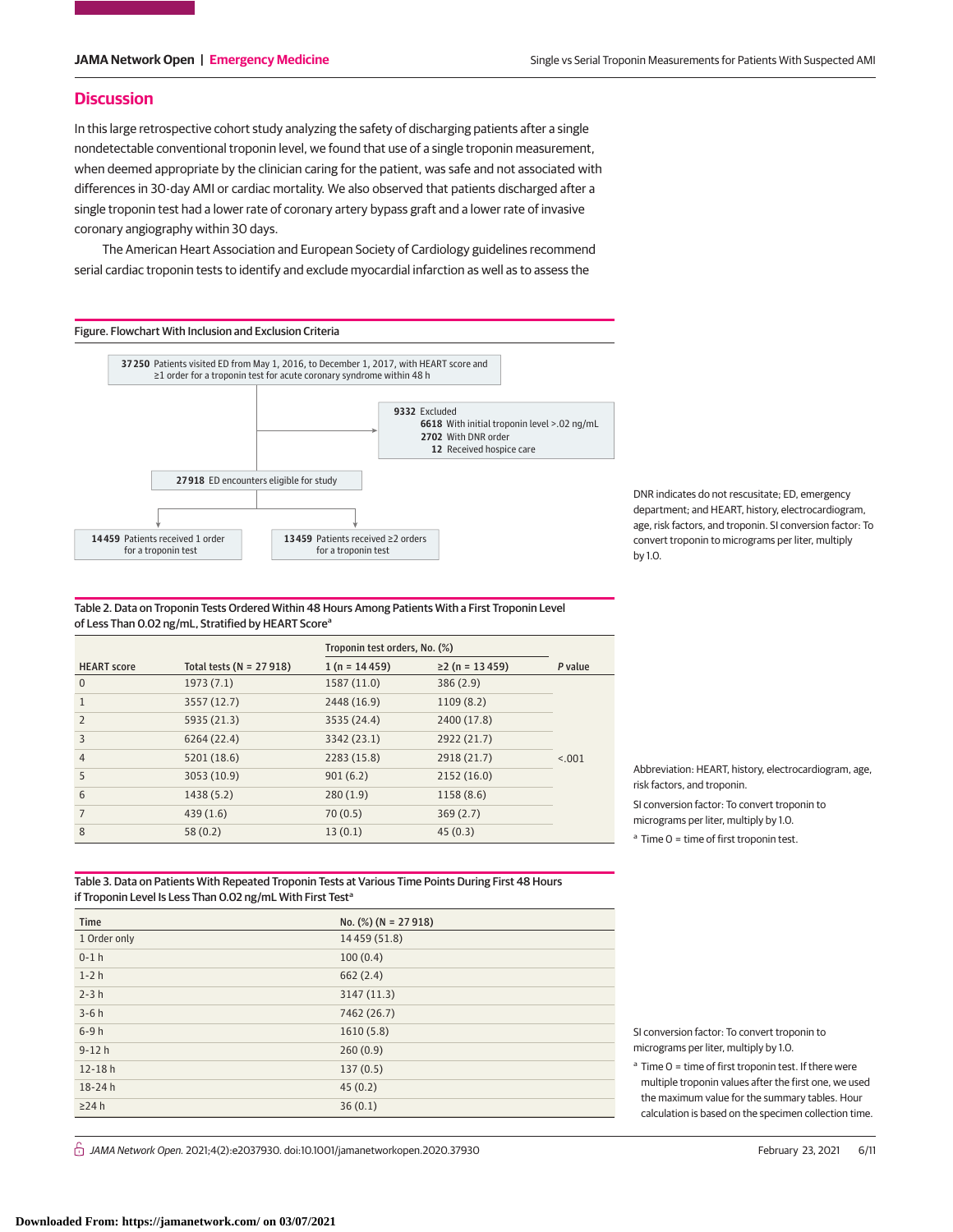acuity of a cardiac event in an individual with suspected ACS.<sup>2-4</sup> Serial testing has been recommended by most to safely rule out AMI. Elevated troponin levels can be detected as early as 2 to 4 hours after the onset of symptoms and can be delayed for up to 8 to 12 hours. Several early studies have demonstrated that the slow increase and late peak of troponin levels make the conventional troponin assay vulnerable to missing early evolving AMI.22-24 However, most patients presenting to the ED with chest pain are at low risk for ACS and are below a 1% risk threshold of 30-day adverse events.<sup>18</sup> Therefore, there may not be a benefit associated with repeated troponin testing for low-risk patients and those with prolonged symptoms, despite guideline recommendations. In our cohort, 51.8% of patients with an initial troponin evaluation did not undergo repeated troponin testing. In addition, among patients who did undergo repeated troponin testing, very few (66 [0.5%]) had a positive test result (troponin level >0.5 ng/mL). Our results also demonstrate that, in clinical practice, the strategy of administering a single troponin test is safe when the test is performed along with a clinician's clinical assessment and risk stratification by the HEART score.

Many experts agree that there is broad overuse of troponin tests for clinical presentations even when the suspicion for AMI is low.<sup>25</sup> A previous multicenter study, in which 64% of troponin measurements were single assesssments, found that 79% of elevated troponin levels were associated with diagnoses other than AMI.<sup>26</sup> When the troponin test was first introduced for clinical use, it was thought to be specific for AMI because the population in which it was studied had a significantly higher prevalence of coronary artery disease. However, its current use in the general population and with hsTn has made it less specific for AMI when results are positive. In a prospective cohort study of patients presenting to the ED in the UK and US, only 4.2% had an AMI.<sup>25,27</sup> Our study demonstrates that physicans are able to appropriately identify patients at higher risk based on other clinical factors beyond the results of a second troponin test.

Furthermore, the ability to effectively and promptly rule out AMI using results of a single troponin test can reduce the need to keep patients in the ED for serial troponin testing. Overcrowding of the ED and increased hospital length of stay are a major health care concern. Crowding of the ED is associated with patient outcomes and the quality of care provided.<sup>28</sup> Chest pain evaluation accounts for a substantial health care cost, representing approximately 7 million yearly ED visits, with an estimated cost of \$5 billion.<sup>29</sup> Strategies allowing rapid and accurate discharge of low-risk patients after a single troponin test can potentially reduce cost and allow resources to be allocated for other patients in need.

There was a statistically insignificant difference in cardiac mortality and myocardial infarction between the group of patients who underwent a single troponin test and the group of patients who underwent serial troponin tests, with both groups having very low 30-day cardiovascular outcomes. A survey of ED physicians found the tolerable rate of missed major adverse cardiac events to be less than 1%.<sup>30</sup> An analysis by Kline et al<sup>31</sup> showed that a 2% rate of missed diagnoses of ACS might be considered acceptable considering the risk of harm from further testing. Many physicians are

| Table 4. Outcomes at 30 Days                  |                               |                       |                                  |                           |  |  |
|-----------------------------------------------|-------------------------------|-----------------------|----------------------------------|---------------------------|--|--|
|                                               | Troponin test orders, No. (%) |                       |                                  |                           |  |  |
| Outcome                                       | $1(n = 14459)$                | $\geq$ 2 (n = 13 459) | Odds ratio (95% CI) <sup>a</sup> | Crude odds ratio (95% CI) |  |  |
| Cardiac mortality or<br>myocardial infarction | 56(0.4)                       | 52(0.4)               | $1.41(0.96 - 2.07)$              | $1.00(0.69-1.46)$         |  |  |
| Cardiac mortality                             | 10(0.07)                      | 3(0.02)               | 3.02 (0.97-12.08)                | $2.79(0.91 - 11.07)$      |  |  |
| Myocardial infarction                         | 46(0.3)                       | 49(0.4)               | $1.28(0.85 - 1.92)$              | $0.87(0.58-1.31)$         |  |  |
| Coronary artery bypass graft                  | 8(0.06)                       | 51(0.4)               | $0.24(0.11-0.48)$                | $0.15(0.07-0.30)$         |  |  |
| Percutaneous coronary<br>intervention         | 24(0.2)                       | 47(0.3)               | $0.73(0.44 - 1.18)$              | $0.48(0.29-0.77)$         |  |  |
| Invasive coronary<br>angiography              | 138(1.0)                      | 380(2.8)              | $0.46(0.38-0.56)$                | $0.33(0.27-0.40)$         |  |  |
| Unstable angina                               | 69(0.5)                       | 87(0.6)               | $1.05(0.76-1.44)$                | $0.74(0.54-1.01)$         |  |  |

<sup>a</sup> Logistic regression model adjusted for age, sex, hypertension, hyperlipidemia, diabetes, smoking, obesity, prior history of coronary artery disease, and Elixhauser comorbidity index.

 $\stackrel{\frown}{\Box}$  JAMA Network Open. 2021;4(2):e2037930. doi:10.1001/jamanetworkopen.2020.37930 (Reprinted) February 23, 2021 7/11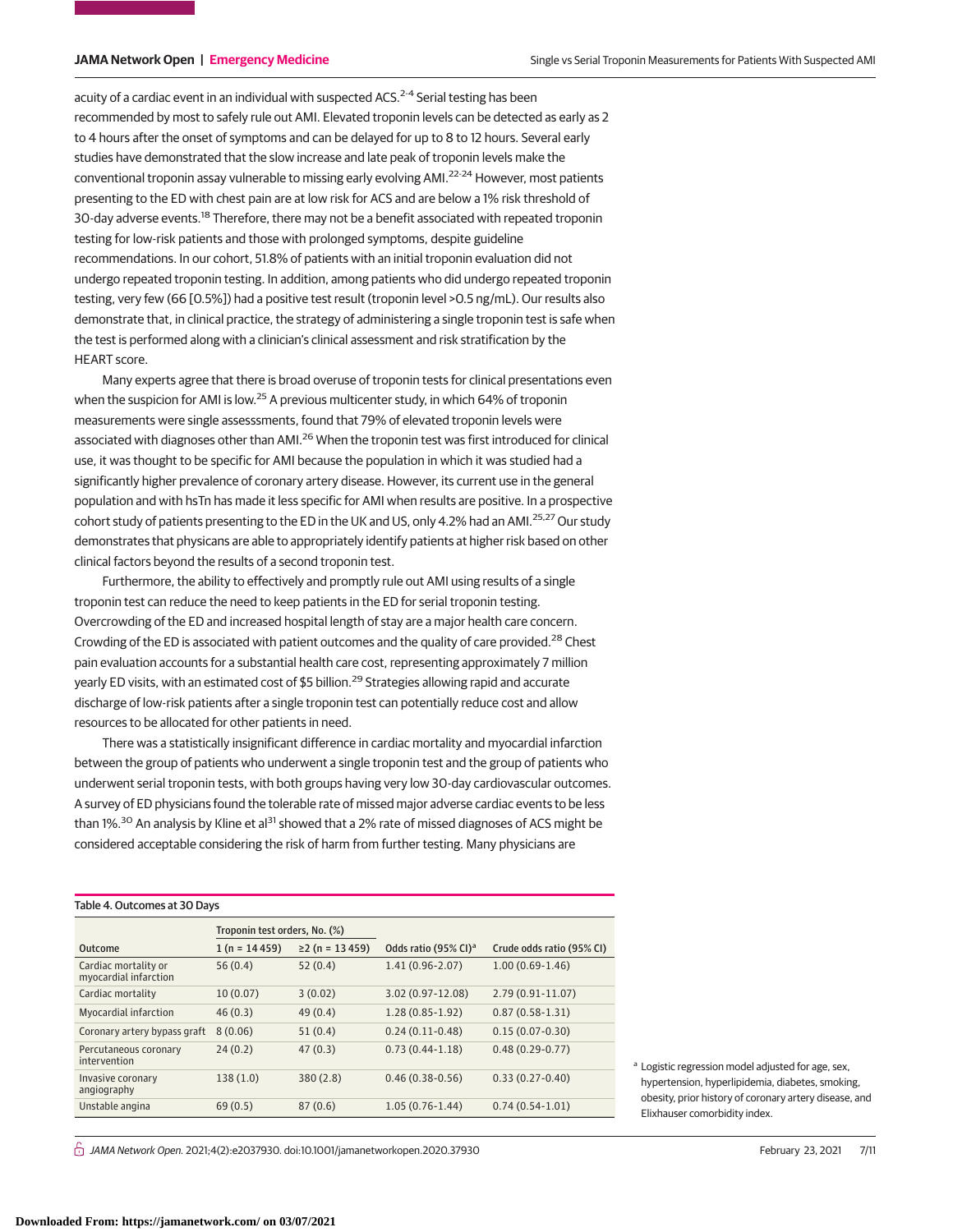currently using the strategy of a single troponin test, and it appears to be as accurate and safe as serial troponin tests as a diagnostic approach for selected groups of patients. This strategy can prove useful in situations of high health care demand owing to increasing costs, ED crowding, or a limited resource setting, such as the coronavirus disease 2019 pandemic.

This study was performed with the conventional troponin assay. Early studies with hsTn (hsTn level <5 ng/L) show high accuracy for a rapid rule out of patients in the ED.<sup>5,8,32</sup> Compared with the conventional troponin assay, the hsTn assay has higher sensitivity with a more pronounced difference in performance for patients presenting with recent-onset chest pain,<sup>22</sup> as well as for those with low to moderate risk.<sup>33</sup> The imprecision of the conventional troponin assay is indicated by its high coefficient of variation of −20% at a level of 0.02 ng/mL.<sup>14,34</sup> Given the lower performance of the conventional troponin assay, supplementation with risk-stratification tools, such as the HEART and Emergency Department Assessment of Chest Pain scores, may improve the accuracy of the use of a single troponin test to rule out ACS.<sup>14</sup> This approach can improve the patient experience by decreasing the length of stay in the ED and help to relieve ED overcrowding while maintaining safety.

### **Strengths and Limitations**

This study has several strengths. It is a large population-based study that reflects the practice pattern in multiple community-based EDs across southern California. The study population is diverse, and follow-up information is available for all patients. Cohort members have comprehensive health insurance, thereby minimizing selection bias.

Some limitations also need to be considered in the interpretation of the findings. There are no data on the timing of symptom onset because it is highly associated with the clinician's decisionmaking. Given the observational study design, causality cannot be assumed. Residual confounding may be present despite adjustments of multiple variables. The data set used in this analysis lacks the detail available in trials and registries; particularly, we cannot assess the timing of symptom onset, which may be the key variable in determining which patients are most likely to experience a benefit associated with serial troponin testing.

# **Conclusions**

The findings of this cohort study suggest that, when compared with serial troponin testing, physician discretion to safely discharge a patient after an undetectable troponin level using a conventional troponin test, together with the HEART score, is a safe and reliable strategy for patients with suspected ACS (no difference in rates of 30-day cardiac mortality and AMI). Especially as results of hsTn assays become available, clinical recommendations should consider the physician's discretion to use a single troponin test, which may help to improve resource allocation.

#### **ARTICLE INFORMATION**

**Accepted for Publication:** December 30, 2020.

**Published:** February 23, 2021. doi[:10.1001/jamanetworkopen.2020.37930](https://jama.jamanetwork.com/article.aspx?doi=10.1001/jamanetworkopen.2020.37930&utm_campaign=articlePDF%26utm_medium=articlePDFlink%26utm_source=articlePDF%26utm_content=jamanetworkopen.2020.37930)

**Open Access:** This is an open access article distributed under the terms of the [CC-BY License.](https://jamanetwork.com/pages/cc-by-license-permissions/?utm_campaign=articlePDF%26utm_medium=articlePDFlink%26utm_source=articlePDF%26utm_content=jamanetworkopen.2020.37930) © 2021 Wassie M et al. JAMA Network Open.

**Corresponding Author:** Adam L. Sharp, MD, MSc, Department of Research and Evaluation, Kaiser Permanente Southern California, 100 S Los Robles Ave, Second Floor, Pasadena, CA 91101 [\(adam.l.sharp@kp.org\)](mailto:adam.l.sharp@kp.org).

**Author Affiliations:** Division of Cardiology, Kaiser Permanente Southern California, Los Angeles Medical Center, Los Angeles (Wassie, Lee); Department of Emergency Medicine, Leonard Davis Institute of Health Economics, University of Pennsylvania, Philadelphia (Sun); Department of Research and Evaluation, Kaiser Permanente Southern California, Pasadena (Wu, Baecker, Shen, Musigdilok, Sharp); Division of Cardiology, University of California, San Francisco, San Francisco (Redberg); Editor,JAMA Internal Medicine (Redberg); Knight Cardiovascular Institute, Oregon Health and Science University, Portland (Ferencik).

 $\bigcap$  JAMA Network Open. 2021;4(2):e2037930. doi:10.1001/jamanetworkopen.2020.37930 (Reprinted) February 23, 2021 8/11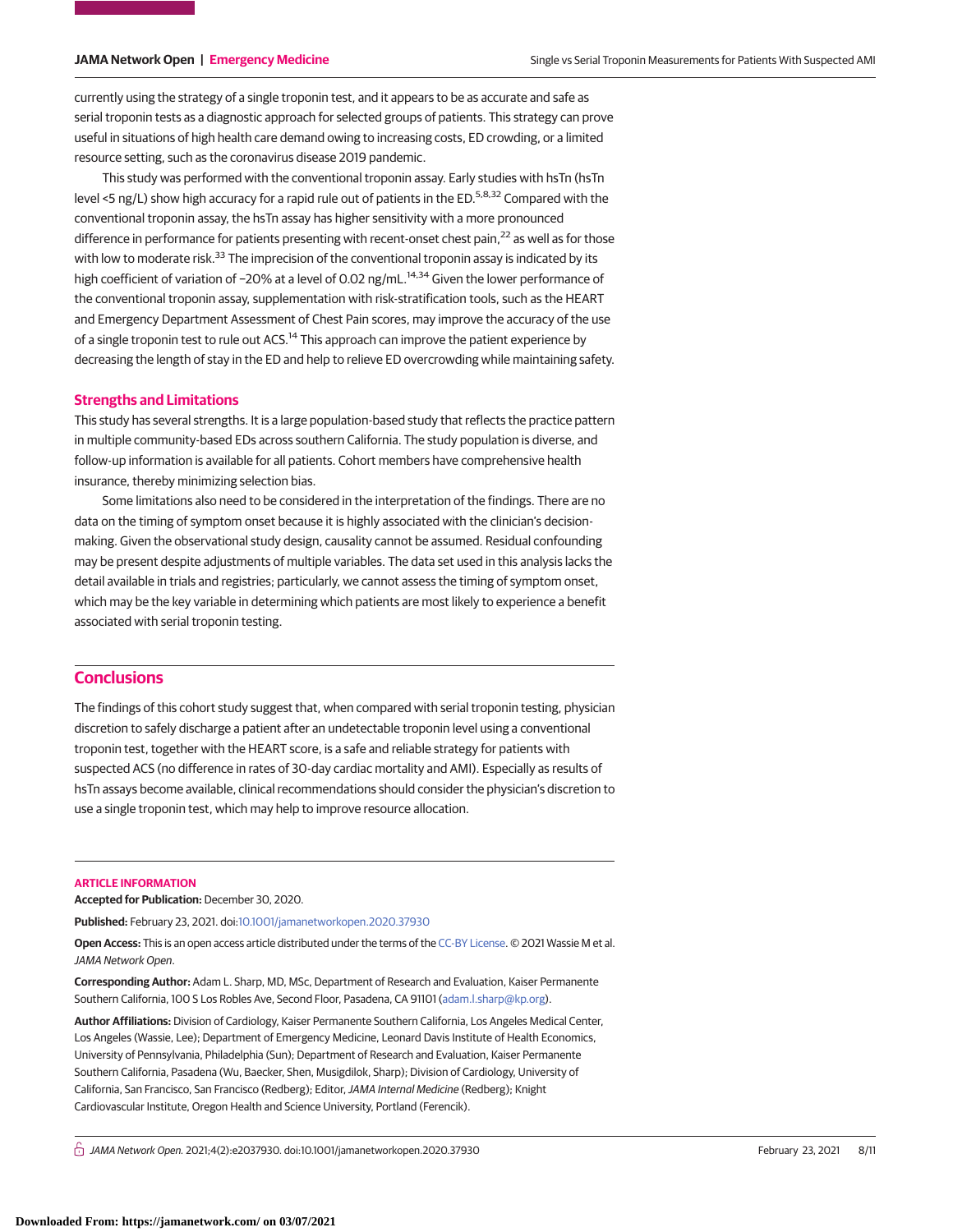**Author Contributions:** Drs Wassie and Sharp had full access to all of the data in the study and take responsibility for the integrity of the data and the accuracy of the data analysis.

Concept and design: Wassie, Lee, Sun, Ferencik, Shen, Musigdilok, Sharp.

Acquisition, analysis, or interpretation of data: Wassie, Lee, Sun, Wu, Baecker, Redberg, Ferencik, Shen, Sharp.

Drafting of the manuscript: Wassie, Lee, Baecker, Musigdilok.

Critical revision of the manuscript for important intellectual content: Wassie, Lee, Sun, Wu, Redberg, Ferencik, Shen, Musigdilok, Sharp.

Statistical analysis: Wassie, Wu, Baecker, Shen.

Obtained funding: Sun, Wu, Ferencik, Sharp.

Administrative, technical, or material support: Wassie, Baecker, Musigdilok.

Supervision: Lee, Sun, Ferencik, Shen, Sharp.

**Conflict of Interest Disclosures:** Dr Sun reported receiving grants from the National Institutes of Health (NIH) during the conduct of the study. Mr Wu reported receiving grants from the NIH during the conduct of the study. Dr Baecker reported receiving grants from the NIH during the conduct of the study. Dr Ferencik reported receiving grants from the NIH and the American Heart Association during the conduct of the study and personal fees from Biograph Consulting outside the submitted work. Dr Sharp reported receiving grants from the National Heart, Lung, and Blood Institute during the conduct of the study. No other disclosures were reported.

#### **REFERENCES**

**1**. Nawar EW, Niska RW, Xu J. National Hospital Ambulatory Medical Care Survey: 2005 emergency department summary. Adv Data[. 2007;\(386\):1-32.](https://www.ncbi.nlm.nih.gov/pubmed/17703794)

**2**. Wright RS, Anderson JL, Adams CD, et al; American College of Cardiology Foundation/American Heart Association Task Force on Practice Guidelines. 2011 ACCF/AHA focused update incorporated into the ACC/AHA 2007 Guidelines for the Management of Patients with Unstable Angina/Non–ST-Elevation Myocardial Infarction: a report of the American College of Cardiology Foundation/American Heart Association Task Force on Practice Guidelines developed in collaboration with the American Academy of Family Physicians, Society for Cardiovascular Angiography and Interventions, and the Society of Thoracic Surgeons.J Am Coll Cardiol. 2011;57(19):e215-e367. doi[:10.1016/j.jacc.2011.02.011](https://dx.doi.org/10.1016/j.jacc.2011.02.011)

**3**. Roffi M, Patrono C, Collet JP, et al; ESC Scientific Document Group. 2015 ESC guidelines for the management of acute coronary syndromes in patients presenting without persistent ST-segment elevation: Task Force for the Management of Acute Coronary Syndromes in Patients Presenting Without Persistent ST-Segment Elevation of the European Society of Cardiology (ESC). Eur Heart J. 2016;37(3):267-315. doi[:10.1093/eurheartj/ehv320](https://dx.doi.org/10.1093/eurheartj/ehv320)

**4**. Reichlin T, Schindler C, Drexler B, et al. One-hour rule-out and rule-in of acute myocardial infarction using highsensitivity cardiac troponin T. Arch Intern Med. 2012;172(16):1211-1218. doi[:10.1001/archinternmed.2012.3698](https://jama.jamanetwork.com/article.aspx?doi=10.1001/archinternmed.2012.3698&utm_campaign=articlePDF%26utm_medium=articlePDFlink%26utm_source=articlePDF%26utm_content=jamanetworkopen.2020.37930)

**5**. Sandoval Y, Nowak R, deFilippi CR, et al. Myocardial infarction risk stratification with a single measurement of high-sensitivity troponin I.J Am Coll Cardiol. 2019;74(3):271-282. doi[:10.1016/j.jacc.2019.05.058](https://dx.doi.org/10.1016/j.jacc.2019.05.058)

**6**. van der Linden N, Wildi K, Twerenbold R, et al. Combining high-sensitivity cardiac troponin I and cardiac troponin T in the early diagnosis of acute myocardial infarction. Circulation. 2018;138(10):989-999. doi[:10.1161/](https://dx.doi.org/10.1161/CIRCULATIONAHA.117.032003) [CIRCULATIONAHA.117.032003](https://dx.doi.org/10.1161/CIRCULATIONAHA.117.032003)

**7**. Pickering JW, Than MP, Cullen L, et al. Rapid rule-out of acute myocardial infarction with a single high-sensitivity cardiac troponin T measurement below the limit of detection: a collaborative meta-analysis. Ann Intern Med. 2017;166(10):715-724. doi[:10.7326/M16-2562](https://dx.doi.org/10.7326/M16-2562)

**8**. Chew DP, Lambrakis K, Blyth A, et al. A randomized trial of a 1-hour troponin T protocol in suspected acute coronary syndromes: the Rapid Assessment of Possible Acute Coronary Syndrome in the Emergency Department With High-Sensitivity Troponin T study (RAPID-TnT). Circulation. 2019;140(19):1543-1556. doi[:10.1161/](https://dx.doi.org/10.1161/CIRCULATIONAHA.119.042891) [CIRCULATIONAHA.119.042891](https://dx.doi.org/10.1161/CIRCULATIONAHA.119.042891)

**9**. Backus BE, Six AJ, Kelder JC, et al. A prospective validation of the HEART score for chest pain patients at the emergency department. Int J Cardiol. 2013;168(3):2153-2158. doi[:10.1016/j.ijcard.2013.01.255](https://dx.doi.org/10.1016/j.ijcard.2013.01.255)

**10**. Mahler SA, Riley RF, Hiestand BC, et al. The HEART Pathway randomized trial: identifying emergency department patients with acute chest pain for early discharge. Circ Cardiovasc Qual Outcomes. 2015;8(2):195-203. doi[:10.1161/CIRCOUTCOMES.114.001384](https://dx.doi.org/10.1161/CIRCOUTCOMES.114.001384)

**11**. Mahler SA, Miller CD, Hollander JE, et al. Identifying patients for early discharge: performance of decision rules among patients with acute chest pain. Int J Cardiol. 2013;168(2):795-802. doi[:10.1016/j.ijcard.2012.10.010](https://dx.doi.org/10.1016/j.ijcard.2012.10.010)

 $\bigcap$  JAMA Network Open. 2021;4(2):e2037930. doi:10.1001/jamanetworkopen.2020.37930 (Reprinted) February 23, 2021 9/11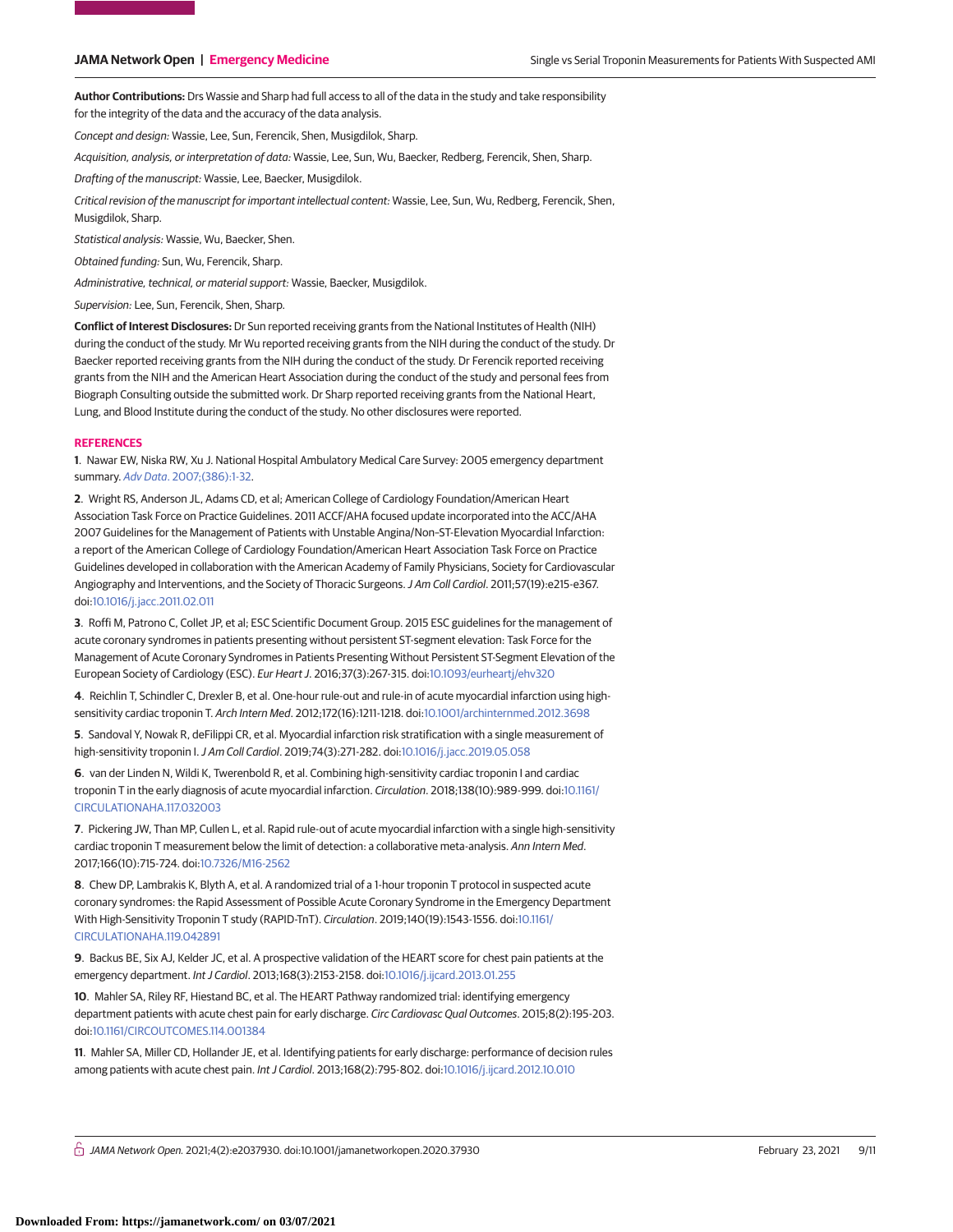**12**. Tan JWC, Tan HJG, Sahlen AO, et al. Performance of cardiac troponins within the HEART score in predicting major adverse cardiac events at the emergency department. Am J Emerg Med. 2020;38(8):1560-1567. doi[:10.](https://dx.doi.org/10.1016/j.ajem.2019.158420) [1016/j.ajem.2019.158420](https://dx.doi.org/10.1016/j.ajem.2019.158420)

**13**. von Elm E, Altman DG, Egger M, Pocock SJ, Gøtzsche PC, Vandenbroucke JP; STROBE Initiative. The Strengthening the Reporting of Observational Studies in Epidemiology (STROBE) statement: guidelines for reporting observational studies. Ann Intern Med. 2007;147(8):573-577. doi[:10.7326/0003-4819-147-8-](https://dx.doi.org/10.7326/0003-4819-147-8-200710160-00010) [200710160-00010](https://dx.doi.org/10.7326/0003-4819-147-8-200710160-00010)

**14**. Mark DG, Huang J, Chettipally U, et al; Kaiser Permanente CREST Network Investigators. Performance of coronary risk scores among patients with chest pain in the emergency department. J Am Coll Cardiol. 2018;71(6): 606-616. doi[:10.1016/j.jacc.2017.11.064](https://dx.doi.org/10.1016/j.jacc.2017.11.064)

**15**. Derose SF, Contreras R, Coleman KJ, Koebnick C, Jacobsen SJ. Race and ethnicity data quality and imputation using U.S. Census data in an integrated health system: the Kaiser Permanente Southern California experience. Med Care Res Rev. 2013;70(3):330-345. doi[:10.1177/1077558712466293](https://dx.doi.org/10.1177/1077558712466293)

**16**. Six AJ, Backus BE, Kelder JC. Chest pain in the emergency room: value of the HEART score. Neth Heart J. 2008;16(6):191-196. doi[:10.1007/BF03086144](https://dx.doi.org/10.1007/BF03086144)

**17**. Six AJ, Cullen L, Backus BE, et al. The HEART score for the assessment of patients with chest pain in the emergency department: a multinational validation study. Crit Pathw Cardiol. 2013;12(3):121-126. doi[:10.1097/HPC.](https://dx.doi.org/10.1097/HPC.0b013e31828b327e) [0b013e31828b327e](https://dx.doi.org/10.1097/HPC.0b013e31828b327e)

**18**. Sharp AL, Wu YL, Shen E, et al. The HEART score for suspected acute coronary syndrome in U.S. emergency departments.J Am Coll Cardiol. 2018;72(15):1875-1877. doi[:10.1016/j.jacc.2018.07.059](https://dx.doi.org/10.1016/j.jacc.2018.07.059)

**19**. Carlton EW, Khattab A, Greaves K. Identifying patients suitable for discharge after a single-presentation highsensitivity troponin result: a comparison of five established risk scores and two high-sensitivity assays. Ann Emerg Med. 2015;66(6):635-645. doi[:10.1016/j.annemergmed.2015.07.006](https://dx.doi.org/10.1016/j.annemergmed.2015.07.006)

**20**. Sharp AL, Broder B, Sun BC. Improving emergency department care for low-risk chest pain. [NEJM Catal](https://www.ncbi.nlm.nih.gov/pubmed/29953116). [Published online April 18, 2018.](https://www.ncbi.nlm.nih.gov/pubmed/29953116)

**21**[. Sharp AL, Baecker AS, Shen E, et al. Effect of a HEART care pathway on chest pain management within an](https://www.ncbi.nlm.nih.gov/pubmed/29953116) integrated health system. Ann Emerg Med. 2019;74(2):171-180. doi[:10.1016/j.annemergmed.2019.01.007](https://dx.doi.org/10.1016/j.annemergmed.2019.01.007)

**22**. Reichlin T, Hochholzer W, Bassetti S, et al. Early diagnosis of myocardial infarction with sensitive cardiac troponin assays. N Engl J Med. 2009;361(9):858-867. doi[:10.1056/NEJMoa0900428](https://dx.doi.org/10.1056/NEJMoa0900428)

**23**. Katus HA, Remppis A, Neumann FJ, et al. Diagnostic efficiency of troponin T measurements in acute myocardial infarction. Circulation. 1991;83(3):902-912. doi[:10.1161/01.CIR.83.3.902](https://dx.doi.org/10.1161/01.CIR.83.3.902)

**24**. Morrow DA, de Lemos JA. Benchmarks for the assessment of novel cardiovascular biomarkers. Circulation. 2007;115(8):949-952. doi[:10.1161/CIRCULATIONAHA.106.683110](https://dx.doi.org/10.1161/CIRCULATIONAHA.106.683110)

**25**. Morgan DJ, Dhruva SS, Coon ER, Wright SM, Korenstein D. 2018 Update on medical overuse.JAMA Intern Med. 2019;179(2):240-246. doi[:10.1001/jamainternmed.2018.5748](https://jama.jamanetwork.com/article.aspx?doi=10.1001/jamainternmed.2018.5748&utm_campaign=articlePDF%26utm_medium=articlePDFlink%26utm_source=articlePDF%26utm_content=jamanetworkopen.2020.37930)

**26**. Wilson G, Barkley K, Slicker K, Kowal R, Pope B, Michel J. Overuse of troponin? a comprehensive evaluation of testing in a large hospital system.J Hosp Med. 2017;12(5):329-331. doi[:10.12788/jhm.2732](https://dx.doi.org/10.12788/jhm.2732)

**27**. Shah ASV, Sandoval Y, Noaman A, et al. Patient selection for high sensitivity cardiac troponin testing and diagnosis of myocardial infarction: prospective cohort study. BMJ. 2017;359:j4788. doi[:10.1136/bmj.j4788](https://dx.doi.org/10.1136/bmj.j4788)

**28**. Morley C, Unwin M, Peterson GM, Stankovich J, Kinsman L. Emergency department crowding: a systematic review of causes, consequences and solutions. PLoS One. 2018;13(8):e0203316. doi[:10.1371/journal.pone.](https://dx.doi.org/10.1371/journal.pone.0203316) [0203316](https://dx.doi.org/10.1371/journal.pone.0203316)

**29**. Centers for Disease Control and Prevention. National Hospital Ambulatory Medical Care Survey: 2010 emergency department summary tables. Accessed April 28, 2020. [https://www.cdc.gov/nchs/data/ahcd/nhamcs\\_](https://www.cdc.gov/nchs/data/ahcd/nhamcs_emergency/2010_ed_web_tables.pdf) [emergency/2010\\_ed\\_web\\_tables.pdf](https://www.cdc.gov/nchs/data/ahcd/nhamcs_emergency/2010_ed_web_tables.pdf)

**30**. Than M, Herbert M, Flaws D, et al. What is an acceptable risk of major adverse cardiac event in chest pain patients soon after discharge from the emergency department?: a clinical survey. Int J Cardiol. 2013;166(3): 752-754. doi[:10.1016/j.ijcard.2012.09.171](https://dx.doi.org/10.1016/j.ijcard.2012.09.171)

**31**. Kline JA, Johnson CL, Pollack CV Jr, et al. Pretest probability assessment derived from attribute matching. BMC Med Inform Decis Mak. 2005;5:26. doi[:10.1186/1472-6947-5-26](https://dx.doi.org/10.1186/1472-6947-5-26)

**32**. Sandoval Y, Smith SW, Love SA, Sexter A, Schulz K, Apple FS. Single high-sensitivity cardiac troponin I to rule out acute myocardial infarction. Am J Med. 2017;130(9):1076-1083. doi[:10.1016/j.amjmed.2017.02.032](https://dx.doi.org/10.1016/j.amjmed.2017.02.032)

 $\stackrel{\frown}{\Pi}$  JAMA Network Open. 2021;4(2):e2037930. doi:10.1001/jamanetworkopen.2020.37930 February 23, 2021 10/11